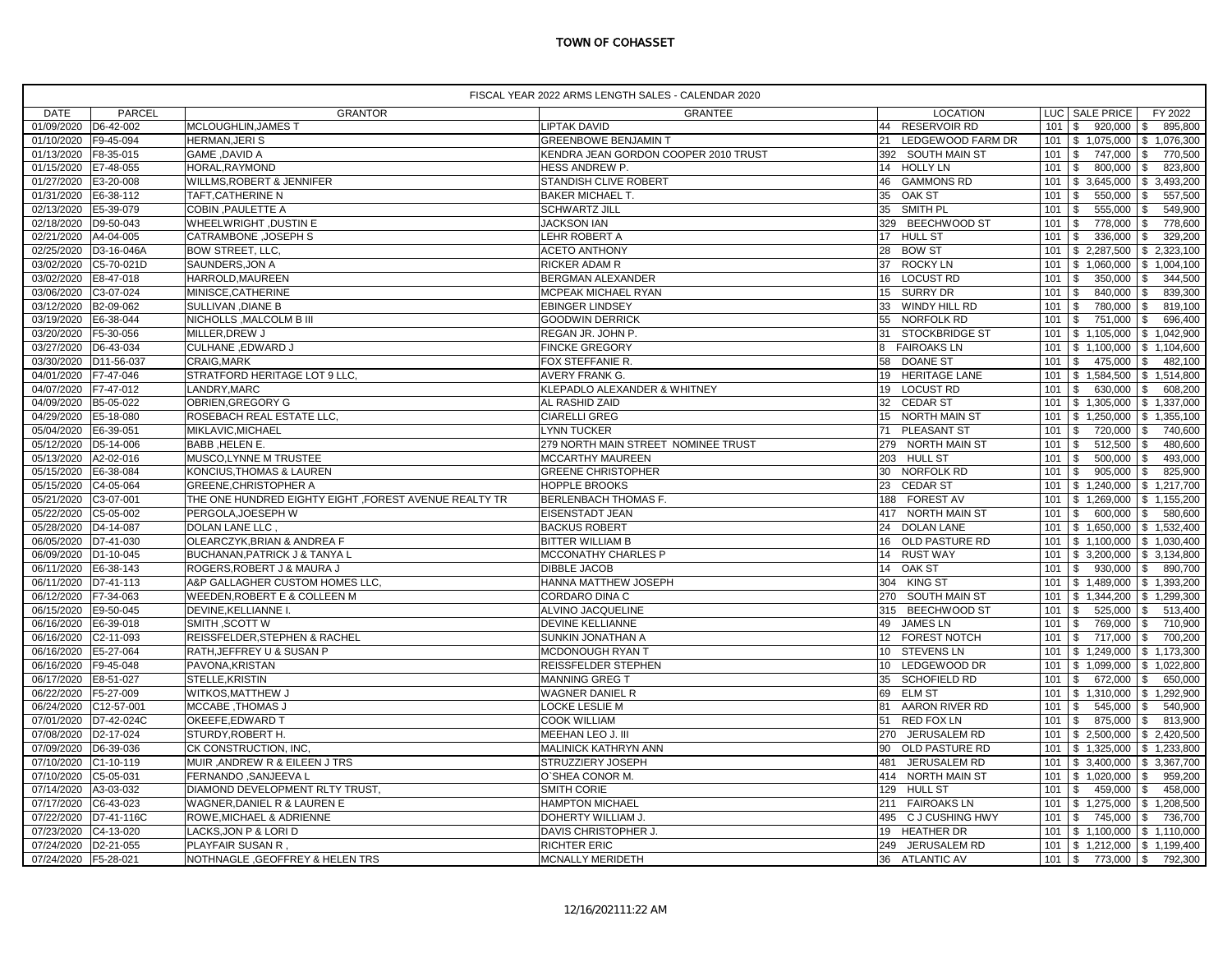| 07/24/2020 B2-02-040     | BEAUDOIN.ANN MARIE TR                             | <b>CAREY CHRISTOPHER</b>                            | 78 LAMBERTS LN              | $101 \mid$ \$ 2,583,000   \$ 2,498,200         |
|--------------------------|---------------------------------------------------|-----------------------------------------------------|-----------------------------|------------------------------------------------|
| 07/24/2020 F4-29-019     | ANDREA L. WADE 2007 REV. TRUST, ANDREA L. WADE TR | <b>CARONA RICHARD</b>                               | 131 ATLANTIC AV             | 101<br>$$6,600,000$ $$6,355,100$               |
| 07/24/2020 D7-41-112     | AG HOMES LLC,                                     | MOHAMED TAMIL                                       | 302 KING ST                 | $$1,455,000$ $$1,356,500$<br>101               |
| 07/27/2020 E2-22-002     | TROY, ROBERT S                                    | ANDREA L. WADE 2007 REV TRUST WADE ANDREA L TRUSTEE | 150 NICHOLS RD              | $$1,895,000$ $$1,796,000$<br>101               |
| 07/29/2020<br>D4-15-059  | MACAYA, ROBERTA A                                 | MCGOWAN MICHAEL J.                                  | 36 JERUSALEM RD             | 101<br>$$1,015,000$ \ \$<br>944,100            |
| 07/30/2020 B3-02-050     | THE LYNDA MOONEY FAMILY 2013 ,TRUST               | MORRISON EWAN K.                                    | 124 LAMBERTS LN             | $$1,370,000$ $$1,232,800$<br>101               |
| 07/30/2020 D7-41-054     | <b>GRAHAM, JAMES R</b>                            | ZARELLA MARK A. JR.                                 | 12 TUPELO RD                | $\mathfrak{S}$<br>791,900 \$<br>101<br>798,100 |
| 07/31/2020 F6-32-015     | STANTON, TIMOTHY E & LAURIE A                     | <b>BOYLE PATRICK J. III</b>                         | 69 SUMMER ST                | 101<br>$$2,185,000$ $$2,037,100$               |
| 07/31/2020 F5-32-008     | MARVELL HOMES LLC,                                | PAMELA JILL DENNEHY RVCBL TR                        | 23<br><b>BORDER ST</b>      | $$1,550,000$ $$1,549,600$<br>101               |
| 07/31/2020 F5-30-046     | BENNETT, PETER                                    | SHANAHAN CHRISTOPHER                                | <b>STOCKBRIDGE ST</b><br>46 | $$1,700,000$ $$1,734,400$<br>101               |
| 08/03/2020<br>D4-16-013  | AXON, STEVEN                                      | <b>SULLIVAN MARK E.</b>                             | 96<br>JERUSALEM RD          | $$1,750,000$ $$1,678,100$<br>101               |
| 08/05/2020 C4-05-028     | <b>GORDON, NIALL</b>                              | <b>BAKER JAMES</b>                                  | 25<br><b>CEDAR ST</b>       | 101<br>$$1,249,000$ $$1,226,600$               |
| 08/07/2020 F5-28-005     | <b>BARRETT, RYAN M</b>                            | <b>ADAMS SUSAN</b>                                  | 38<br><b>ELM CT</b>         | $$1,300,000$ $$1,242,200$<br>101               |
| 08/12/2020 D6-40-010     | STREETER, SUZANNE K                               | JACOBS ROBERT D.                                    | 183 SOHIER ST               | 101<br>$$1,350,000$ $$1,300,400$               |
| 08/13/2020 G6-37-008     | JACOBS, ROBERT D                                  | JEWELL MATTHEW                                      | 139 BORDER ST               | 101<br>$$3,667,500$ $$3,472,400$               |
| 08/14/2020<br>D2-10-010  | GREANEY, KATHERINE M.                             | <b>BOWYER ZACHARIAH</b>                             | 15 HAYSTACK LN              | 101<br>$$2,475,000$ $$2,278,900$               |
| 08/14/2020<br>E5-27-087  | <b>GILDEA , CASEY W</b>                           | KULPA JASON                                         | 31 HIGHLAND AV              | 101<br>$$1,495,000$ $$1,414,000$               |
| 08/17/2020 F5-28-024     | KEEFE, DAVID J & JULIE K                          | <b>GILDEA WILLIAM C.</b>                            | 26 ATLANTIC AV              | $$1,950,000$ \ \$ 1,853,100<br>101             |
| 08/18/2020<br>C5-70-016  | <b>WATKINS, MATTHEW &amp; DIANA</b>               | <b>SOUCY ANDREW</b>                                 | 83<br><b>FAIROAKS LN</b>    | $$1,100,000$ $$1,090,200$<br>101               |
| 08/18/2020 B2-01-005     | STEPHENS, GRAHAM C. C.                            | <b>DEVEREUX JOHN JAMES ROBERT</b>                   | 104 HOWE RD                 | 101<br>$$935,000$ \ \$<br>871,700              |
| 08/20/2020 E5-18-067     | QUINLAN, DAVID J & JOHANNA B                      | <b>STEPHENS GRAHAM C.C.</b>                         | 43 TOWER LN                 | $$1,300,000$ $$1,290,300$<br>101               |
| 08/21/2020<br>E8-52-010  | <b>CONWAY, JAMES F</b>                            | <b>HOOK PATRICK</b>                                 | 434 KING ST                 | $$1,300,000$ $$1,318,600$<br>101               |
| 08/25/2020 E2-22-026     | COHO 385 REALTY TRUST, ELLEN A. GIBBONS TRUSTEE   | <b>SZCZYGIEL PAUL</b>                               | 385 ATLANTIC AV             | 101<br>$$2,950,000$ $$3,015,300$               |
| 08/27/2020 E8-51-060     | GODLEWSKI, JAKUB                                  | <b>KEENAN MICHAEL E.</b>                            | 21 HEMLOCK WAY              | 101<br>\$<br>$925,000$ \$<br>981,600           |
| 08/28/2020<br>D2-11-015  | CARTER, PAUL M & DANIELLE                         | HERGRUETER RYAN H.                                  | <b>LINDEN DR</b><br>108     | $$2,050,000$ \ \$ 1,917,100<br>101             |
| 08/28/2020 D10-54-032    | <b>BOYNE, WILLIAM R</b>                           | CAMPBELL FAMILY RVCBL TRUST                         | 39 RIVERVIEW DR             | \$<br>600,000<br>\$<br>635,500<br>101          |
|                          |                                                   |                                                     |                             |                                                |
| 08/28/2020 C2-11-092     | BAXI, TEJAS & JEAN L BLAIR                        | <b>MAXEY PATRICK</b>                                | 26 FOREST NOTCH             | 101<br>\$<br>805,000<br>$\sqrt{3}$<br>773,900  |
| 09/02/2020 F5-27-056     | MOORE, ROBERT                                     | <b>JACOBS MICHAEL</b>                               | 72<br><b>ELM ST</b>         | \$1,580,000<br>\$1,500,400<br>101              |
| 09/03/2020 C2-10-073     | DAVIS, JASON R                                    | <b>NAIMOLI MATTHEW</b>                              | 38<br><b>LINDEN DR</b>      | 101<br>\$1,910,000<br>\$1,886,600              |
| 09/04/2020 E6-39-023     | WATTS, GREGORY B & MEGHAN A                       | <b>CICCHETTI FRANCIS</b>                            | 82 PLEASANT ST              | 101<br>\$<br>742,000<br>\$<br>743,600          |
| 09/04/2020<br>C2-11-089  | SUPRENANT, MARK                                   | <b>CIRAS LAURA</b>                                  | 33<br>FOREST NOTCH          | \$<br>735,000<br>668.200<br>101<br>\$          |
| 09/04/2020 E5-39-075     | <b>PROTULIS, ROBERT F</b>                         | MENARD JEFFREY                                      | 42 SMITH PL                 | 677,400<br>101<br>\$<br>700,000<br>\$          |
| 09/08/2020<br>A3-03-022  | POLITO .WILLIAM TRUSTEE                           | <b>ORMOND JOHN</b>                                  | 26 LAMBERTS LN              | \$<br>510,400<br><b>S</b><br>513,700<br>101    |
| 09/15/2020<br>D2-10-013  | VATER, ALAN J & CHRISTINA D                       | <b>BLUMSACK SCOTT DAVID</b>                         | JERUSALEM ROAD DR<br>15     | 101<br>$$1,965,000$ $$1,978,200$               |
| 09/16/2020<br>D4-16-027  | <b>REINIG, SCOTT &amp; EMILY</b>                  | THE NCF LIVING TRUST                                | 55 RED GATE LN              | \$1,164,200<br>101<br>\$1,250,000              |
| 09/16/2020 D11-56-002    | COMPANION ANIMAL PROTECTION, SOCIETY, INC.        | <b>ST. PIERRE ANDREW</b>                            | 75 DOANE ST                 | \$<br>659,000 \$<br>101<br>661,500             |
| 09/17/2020<br>E7-48-082  | MANOR WAY, LLC,                                   | HOFER SCOTT M. & KYLIE V.                           | MANOR WAY CIRCLE<br>11      | 101<br>$$1,150,000$ $$1,089,000$               |
| 09/21/2020 F5-30-066     | LOSORDO, JULIA A TR                               | WARBURG II FREDERICK M.                             | 30 MARGIN ST                | $$1,750,000$ $$1,598,500$<br>101               |
| 09/24/2020 E2-21-073     | <b>WATTS , GEORGE B</b>                           | FLAHERTY FAMILY REV TRUST.                          | 76 NICHOLS RD               | $$1,500,000$ $$1,468,300$<br>101               |
| 09/25/2020<br>D3-17-051  | SCHWARTZ, LEIGH                                   | <b>BUCKMAN JAMES</b>                                | JERUSALEM RD<br>218         | $$3,000,000$ $$2,760,300$<br>101               |
| 09/30/2020 D2-21-053     | SHEPARD INVESTMENTS, LLC,                         | SWENSON CHRISTOPHER C.                              | 231<br>JERUSALEM RD         | $$3,420,950$ $$3,447,900$<br>101               |
| 09/30/2020 C2-08-050     | LENGYEL, JOHN C.                                  | <b>BLISS DANIEL</b>                                 | 306 FOREST AV               | 101<br>$\mathbb{S}$<br>$800,000$ \$<br>836,000 |
| 09/30/2020<br>D6-42-016  | KITTLE FAMILY TR.                                 | <b>STOLL ADAM</b>                                   | 60<br>OLD PASTURE RD        | $$1,072,500$ $$1,011,300$<br>101               |
| 09/30/2020 F5-27-044     | INGLE, CHRISTOPHER J                              | <b>BARCLAY MICHAEL S.</b>                           | 100 ELM ST                  | 101<br>$$1,350,000$ $$1,333,300$               |
| 10/06/2020 E10-53-059    | SARGENT , FAMILY TRUST                            | <b>TARPEY COLIN</b>                                 | 31 MILL LN                  | $\mathfrak s$<br>101<br>406,000 \$<br>412,900  |
| 10/08/2020<br>F7-47-042  | <b>BARWIKOWSKI, STEPHEN</b>                       | JOHNSON KENNETH A.                                  | 36 HERITAGE LANE            | 101<br>$$1,650,000$ $$1,646,000$               |
| 10/15/2020 F8-45-059     | SOUZA, DARIN M                                    | <b>DELANEY RYAN COLBY</b>                           | LEDGEWOOD DR<br>41          | $$1,117,500$ \ \$ 1,056,300<br>101             |
| 10/15/2020<br>C2-01S-032 | <b>HUTTON,LISA A</b>                              | SOUZA DARIN MICHAEL                                 | 70 BLACK ROCK RD            | $$2,150,000$ $$1,979,900$<br>101               |
| 10/16/2020<br>F5-28-018  | SEASE, HUGH S.                                    | HUTTON LISA                                         | 34 ATLANTIC AV              | 101<br>$$1,227,500$ $$1,198,400$               |
| 10/16/2020<br>E5-18-079  | ROSEBACH, JAMES P                                 | <b>FITZPATRICK TAYLOR M</b>                         | 13 NORTH MAIN ST            | $$1,875,000$ $$1,913,300$<br>101               |
| 10/16/2020<br>B2-08-021  | MURRAY, ROBERT P & ELLEN G                        | VELLA-MUELLER NICOLE                                | 59 WINDY HILL RD            | \$<br>$849,000$ \$<br>851,200<br>101           |
| 10/28/2020<br>D11-55-091 | <b>BRADLEY, STEVEN P</b>                          | LAGOS, PETER J.                                     | 47 CHURCH ST                | 566,600<br>101<br>\$<br>610,000<br>$\sqrt{3}$  |
| 10/30/2020 E9-50-030     | HAZEN , JAMES W                                   | CASEY THOMAS W.                                     | 268 BEECHWOOD ST            | \$<br>$821,925$ \$<br>783,800<br>101           |
| 11/04/2020 F5-30-003     | MARVELL HOMES LLC,                                | <b>MARTIN DAVID B</b>                               | 21 ATLANTIC AV              | $\frac{1}{2}$ 2,250,000 \ \$ 2,076,500<br>101  |
| 11/06/2020<br>C5-14-056  | PETITTI, KEVIN A                                  | <b>BRODERICK HEATHER D</b>                          | 37 CEDAR ACRES LN           | 101<br>\$<br>820,000 \$<br>787,900             |
| 11/09/2020 B1-01-044     | MERCURIO, EMMA C                                  | <b>WALSHE ANA</b>                                   | 725 JERUSALEM RD            | $101 \t$ \$<br>$800,000$ \$<br>782,100         |
|                          |                                                   |                                                     |                             |                                                |